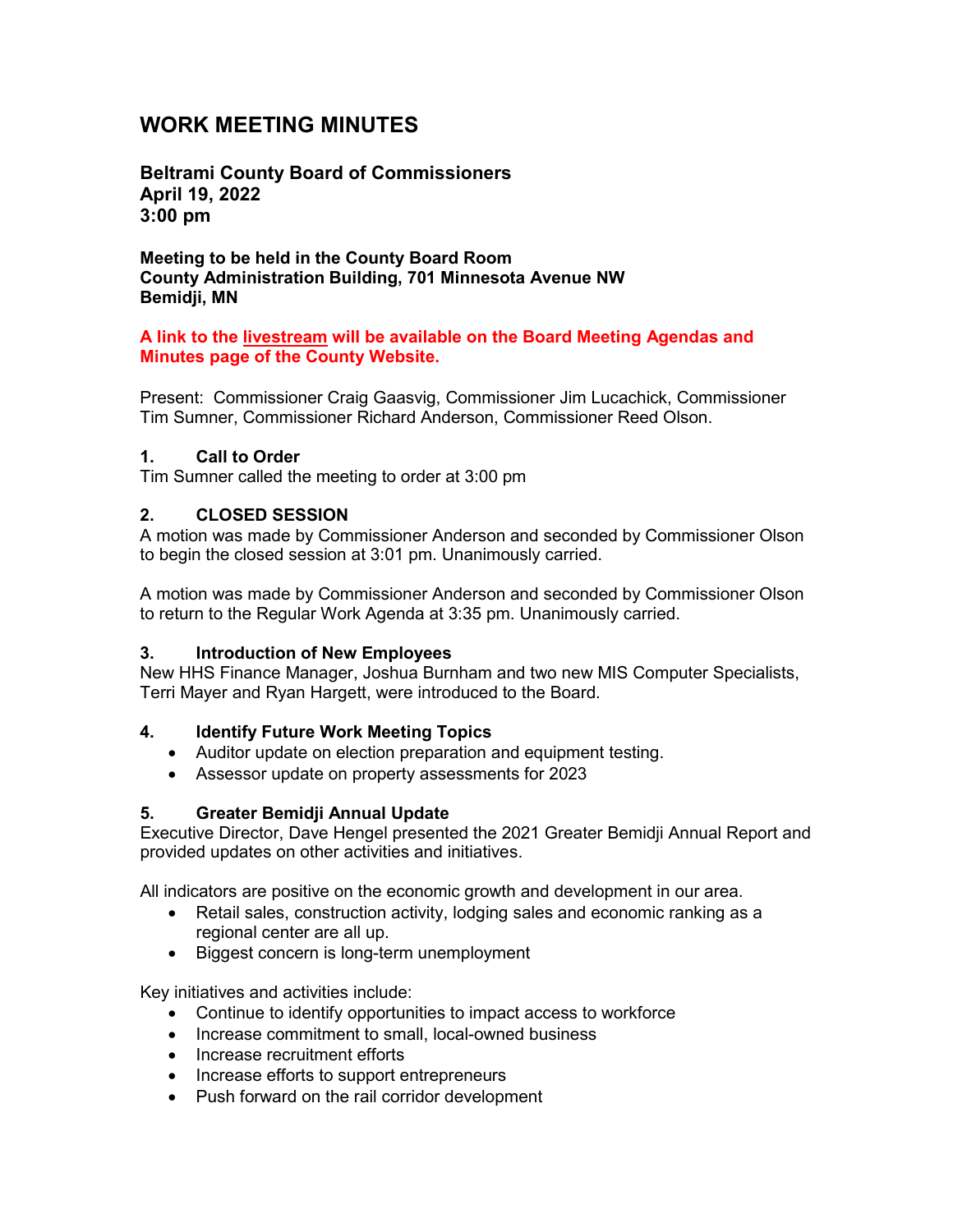Greater Bemidji Strategic Action Plan is on how to be more effective and best support our region from a multitude of perspectives.

## **6. Jail Budget Overview**

Chief Deputy Jarrett Walton reviewed the reasons and cause of the projected \$507,831 budget shortfall for out-of-county housing costs in the jail.

Key reasons for housing inmates in other jails include:

- Staffing levels/shortages
- Facility Design
- Available housing and cost of housing

2022 budget is \$120,000. As of March 31, 43% of the total budget has been invoiced. The Jail has between 35-45 inmates housed out of county on a daily basis.

Cost savings can be used to offset shortage for the year 2022:

- Retirements replaced with staff lower on the pay scale
- Not replacing 2 decommissioned squad cars
- Unfilled positions for 3 months of wage savings.

Future funding concerns are still serious.

### **7. Child Placement**

Social Services Division Director, Jeff Lind along with Social Services Managers Lisa Monsrud and Carissa Golden, discussed the child placement process and reviewed the past 12 placement cases. Chemical use was the primary issue in all cases.

On a more positive note: Ms Monsrud stated that in most cases, placements are made with a relative, which is less stress full for both the child and the parent. Ms Golden also discussed a newer approach being taken in the first 72 hours of a situation to gain the cooperation of the parent(s) to get voluntary help and to develop a safety plan and keep their child(ren) in the home.

## **8. Out of State Travel for Health & Human Services Director**

Health and Human Services Director, Becky Secore presented a request for Out-of-State Travel to attend the National Association of Counties Annual Conference in Colorado July 21-24, 2022. All expenses would be paid by the MN Association of Social Services Administrators. Commissioners were in support.

## **9. April Timber Sale Results**

Natural Resource Management Director, Richard Moore, presented the April 2022 timber sale auction results. All 17 tracks, both oral and sealed bid, were sold and prices are up over the previous 3-4 years.

## **10. PILT Resolution of Support**

Natural Resource Manager, Richard Moore discussed that the Northern Counties Land Use Coordinating Board (NCLUCB) has been researching the inequities in the distribution of PILT to all Minnesota Counties. NCLUCB has developed a detailed study of these inequities. They have requested that impacted counties sign a resolution of support for the legislation. If approved it could result in an increase in revenue to the County of about \$500,000 annually.